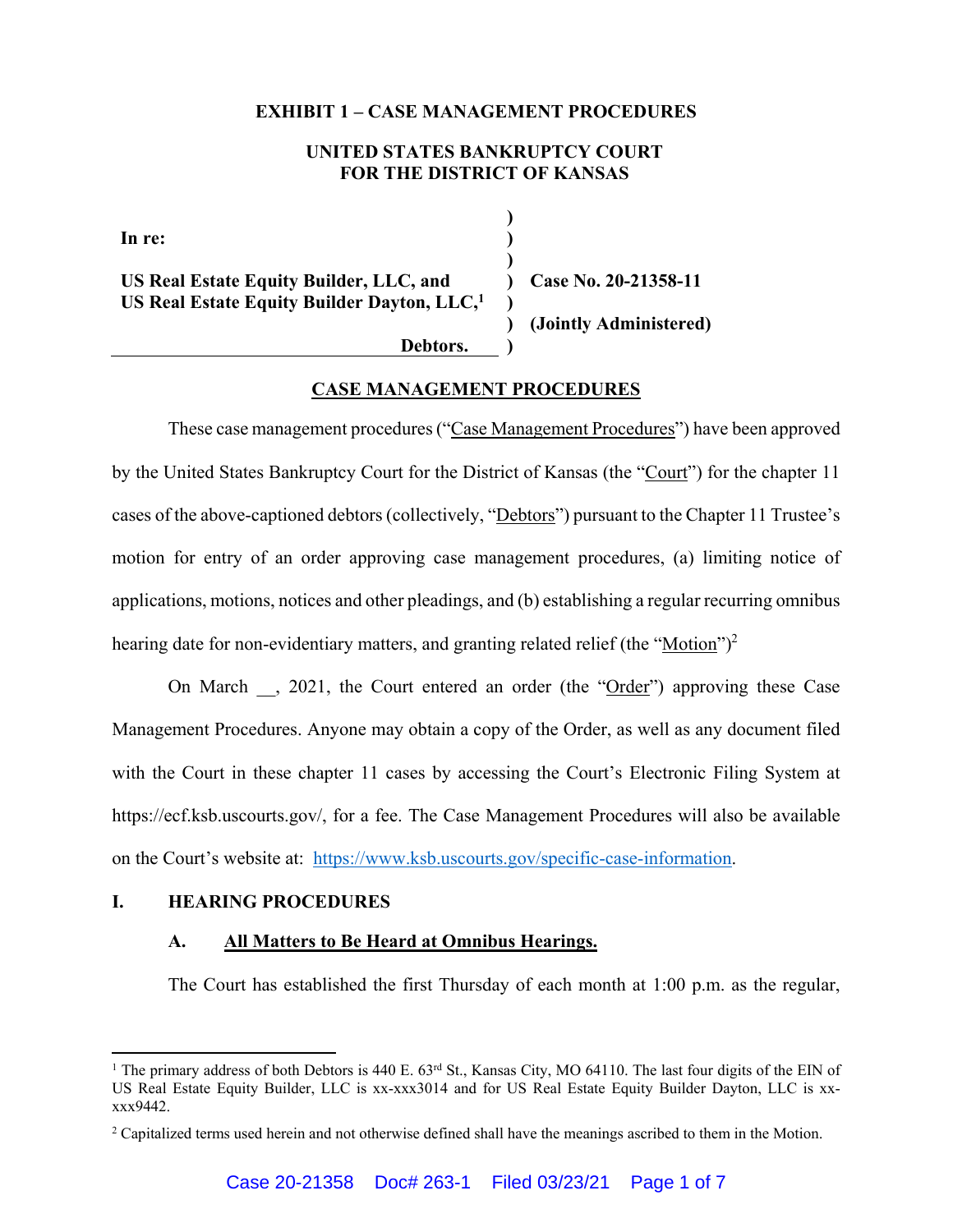recurring omnibus hearing date to consider all Court Filings (as defined herein) in these chapter 11 cases (collectively, the "Omnibus Hearings"). Notwithstanding any local rules to the contrary, parties may only schedule Requests for Relief (as defined herein) for hearing at an Omnibus Hearing scheduled to occur at least 14 days after service of the notice of the Request for Relief (without taking into consideration any additional time otherwise required pursuant to Bankruptcy Rule 9006(f); provided that any party may request an emergency hearing pursuant to applicable local rules (an "Emergency Hearing")). Unless the Court orders otherwise, any Request for Relief that purports to set a hearing on a date or time at which no Omnibus Hearing is scheduled will automatically and without further order of the Court be heard at the next regularly scheduled Omnibus Hearing that is at least 14 days after the date such Request for Relief is filed and served.

# **II. OMNIBUS HEARINGS**

### **A. DATE AND TIME**

Subject to further order of the Court, the first ten Omnibus Hearings will be held on the following dates and times:

- 1. March 4, 2021, at 1:00 p.m. (prevailing Central Time);
- 2. April 1, 2021, at 1:00 p.m. (prevailing Central Time);
- 3. May 6, 2021, at 1:00 p.m. (prevailing Central Time);
- 4. June 3, 2021, at 1:00 p.m. (prevailing Central Time);
- 5. July 1, 2021, at 1:00 p.m. (prevailing Central Time);
- 6. August 5, 2021, at 1:00 p.m. (prevailing Central Time);
- 7. September 9, 2021, at 1:00 p.m. (prevailing Central Time);
- 8. October 14, 2021, at 1:00 p.m. (prevailing Central Time);
- 9. November 4, 2021, at 1:00 p.m. (prevailing Central Time; and
- 10. December 2, 2021, at 1:00 p.m. (prevailing Central Time).

At or before the last scheduled Omnibus Hearing set forth above, Trustee will request, and the Court will schedule, additional Omnibus Hearings. Upon scheduling, the Trustee will file a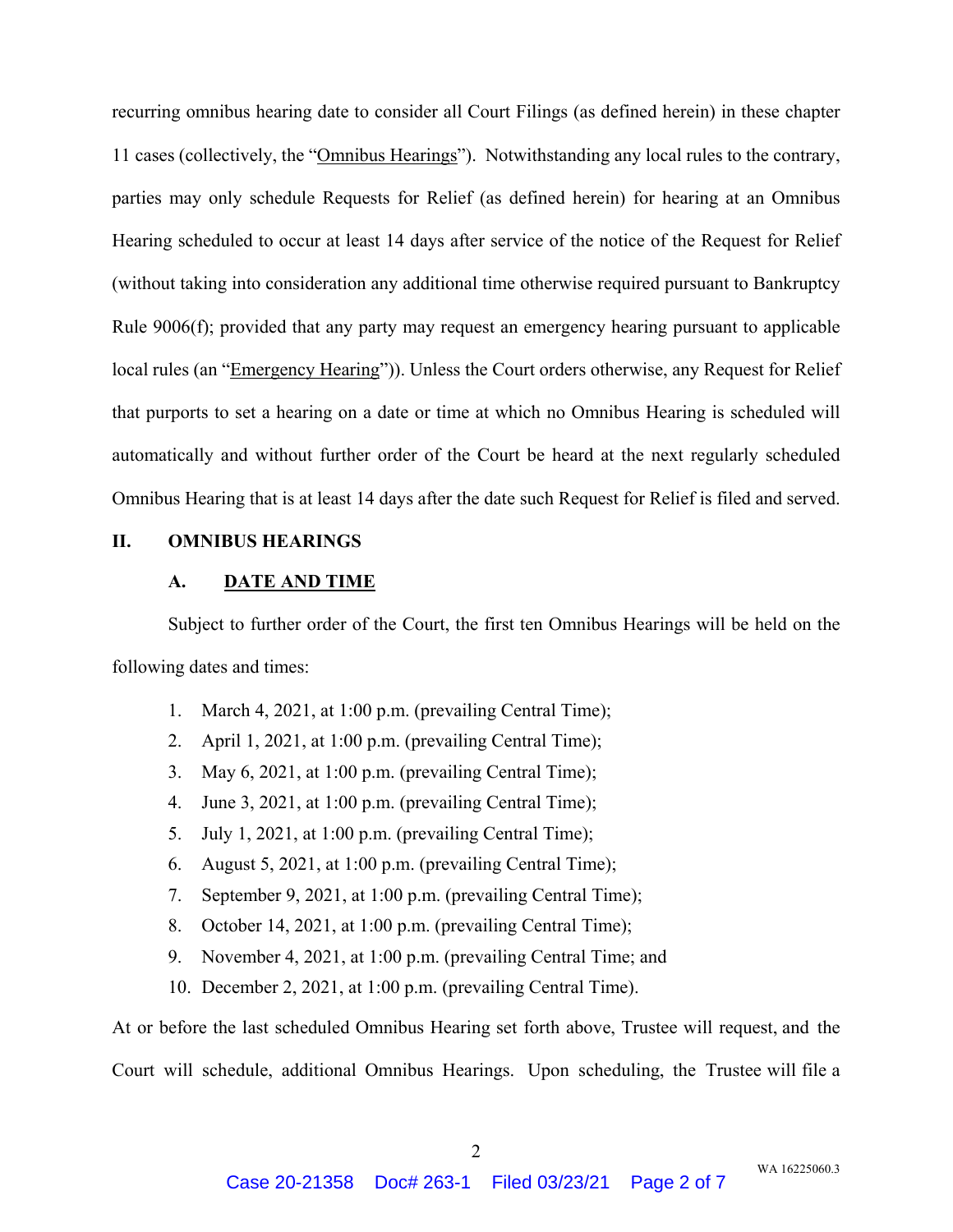notice of such Omnibus Hearings with the Court. Entities may contact the Court for information concerning all scheduled Omnibus Hearings.

#### **B. TYPE OF HEARING**

Unless otherwise ordered by the Court, the Omnibus Hearings will be non-evidentiary and be conducted telephonically. The call-in number for the Court is: 1-877-336-1839, Access Code 9622640. If a party seeks to have an evidentiary hearing heard on an Omnibus Hearing Date, such party must request from the Court at least fourteen (14) days prior to the scheduled Omnibus Hearing Date to have such hearing heard on an evidentiary basis and notify the Trustee, the United States Trustee, and any Affected Party of such request. The Court will ultimately decide whether to set such matter for evidentiary hearing on the requested Omnibus Hearing Date, a later Omnibus Hearing Date, or such other special setting.

### **III. HEARING AGENDA**

Two business days before each hearing, Trustee must prepare and file a hearing agenda (each a "Proposed Hearing Agenda") for the convenience of the Court and counsel. This Proposed Hearing Agenda will not be determinative of the matters to be heard at the respective hearing or whether there will be a settlement or a continuance. The Proposed Hearing Agenda will include, to the extent known by Trustee's counsel:

- 1. the title and docket number of each Court Filing scheduled for hearing, including the initial Request for Relief and any Objections (as defined herein) or other documents related thereto;
- 2. notice of whether the matters are contested or uncontested;
- 3. notice of whether the matters have settled or are proposed to be continued; and
- 4. other comments that may assist the Court.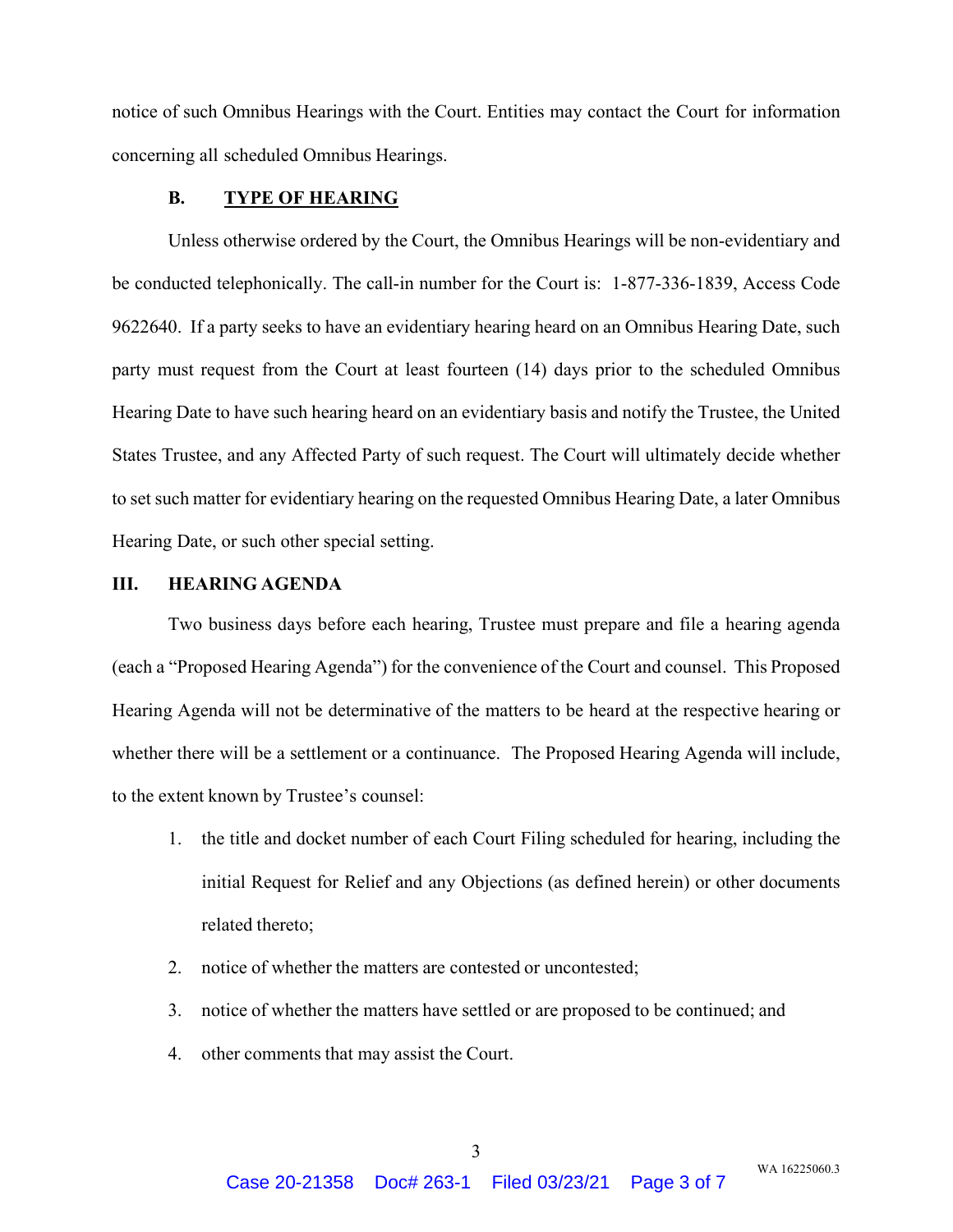Trustee is authorized, but not directed, to amend a Proposed Hearing Agenda to reflect any changes, such as the inclusion of additional Court Filings filed after the filing of the Proposed Hearing Agenda or the fact that matters have been settled, withdrawn, or adjourned before a hearing.

### **IV. FILING AND SERVICE PROCEDURES GENERALLY**

All notices, motions, applications, and other requests for relief, all briefs, memoranda, affidavits, declarations, and other documents filed in support of or in connection with such papers seeking relief (collectively, "Requests for Relief"), all objections and other responses to Requests for Relief (collectively, "Objections"), and all replies and other responses to Objections (collectively, "Replies," and, together with Requests for Relief, Objections, and all other filed documents, the "Court Filings") must be filed with the Court and served in accordance with the notice provisions of these Case Management Procedures. Pursuant to the Order Granting Motion for Joint Administration of Affiliated Chapter 11 Cases (Doc. 155), all pleadings in these jointly administered Chapter 11 cases shall be filed in the *US Real Estate Equity Builder, LLC* (No. 20- 21358) case.

The party submitting a particular pleading or other document with the Court shall be responsible for all noticing and service functions relevant to the particular matter as may be required by statute, rules, general orders and applicable guidelines and shall file with the Clerk of Court a declaration of service regarding such noticing and service. Likewise, the attorney for the party submitting a propose order or judgment shall serve copies of the filed order or judgment upon all parties entitled to receive notice as soon as practicable and shall file with the Clerk of Court a declaration of service regarding such noticing and service.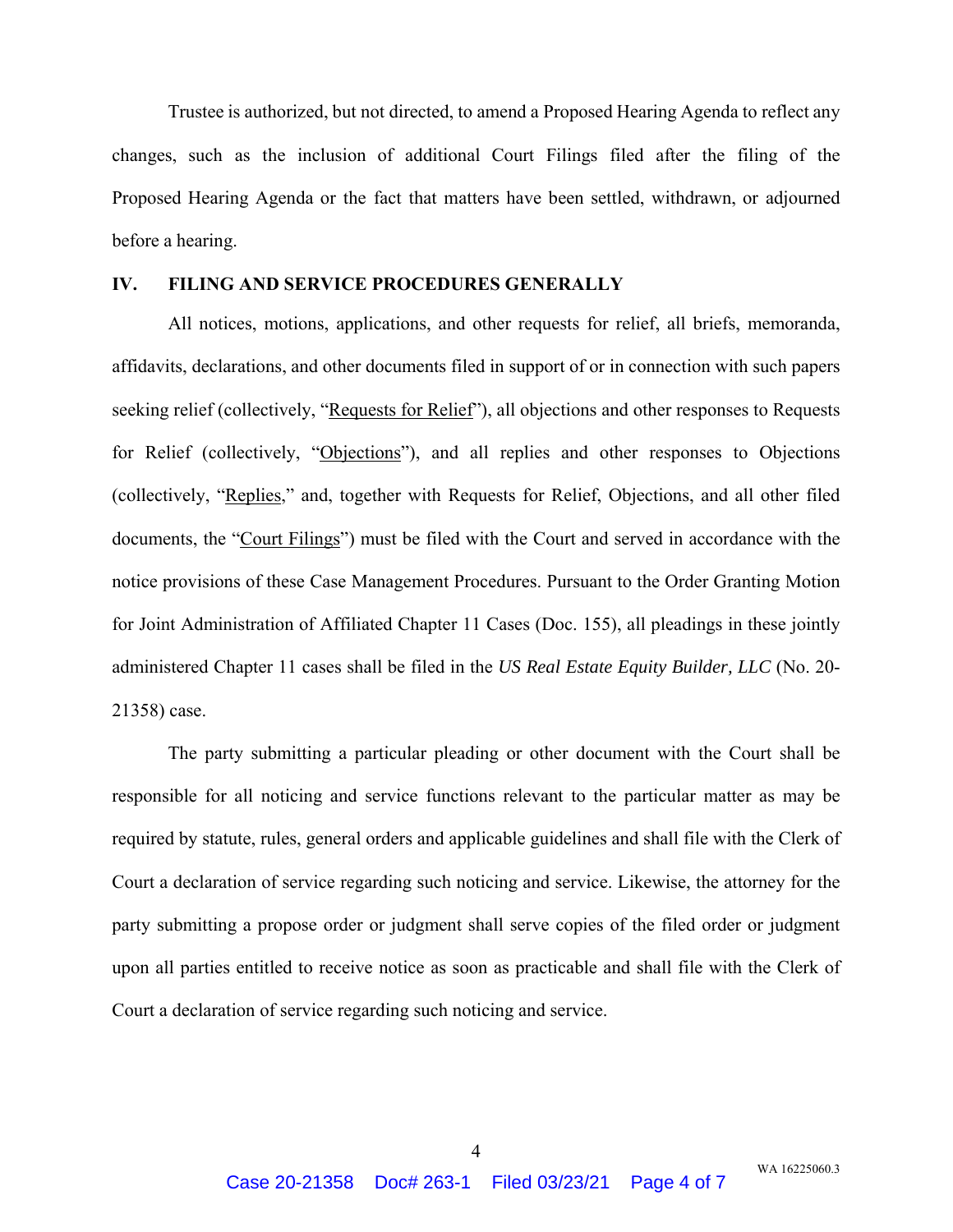### **V. FILING AND SERVICE OF REQUESTS FOR RELIEF**

### **A. Requests for Relief to Be Heard at Omnibus Hearings.**

Unless applicable statutes or rules require a longer notice period, and except as otherwise set forth in these Case Management Procedures or further order of the Court, a Request for Relief filed and served 14 or more days (without taking into consideration any additional time otherwise required pursuant to Bankruptcy Rule 9006(f)) before the next regularly scheduled Omnibus Hearing must be noticed for hearing at that Omnibus Hearing. A Request for Relief filed and served fewer than 14 days before the next regularly scheduled Omnibus Hearing will be heard at the regularly scheduled Omnibus Hearing following the next regularly scheduled Omnibus Hearing. All Requests for Relief and Filed Orders shall be served on the parties identified in the creditor mailing matrices for both cases in addition to any Affected Parties<sup>3</sup> to the extent not otherwise listed on the creditor mailing matrices. Service shall accomplished by first class mail or private mail service, at the Trustee's discretion (or the discretion of such other entity serving a Court Filing, as the case may be).

#### **B. Waiver of Filing Deadlines.**

If any Court Filing is filed and served electronically via the Court's electronic case filing system (the "Electronic Filing System"), the filing deadlines requiring three additional days' notice set forth in Bankruptcy Rule 9006 will not apply.

### **C. Notice of Motion.**

 $\overline{a}$ 

Each Request for Relief must have an accompanying notice filed with it that substantially complies with the Court's Noticing Procedure.<sup>4</sup> Each notice: (a) must set forth, if applicable, the date and time of the Objection Deadline (as defined and determined herein) and Omnibus Hearing

<sup>&</sup>lt;sup>3</sup> All entities with a particularized interest in the subject matter of the particular court filing will be treated as an "Affected Entity".

<sup>&</sup>lt;sup>4</sup> www.ksb.uscourts.gov/sites/ksb/files/MotionsDocketNoticingInstructions\_RDB.pdf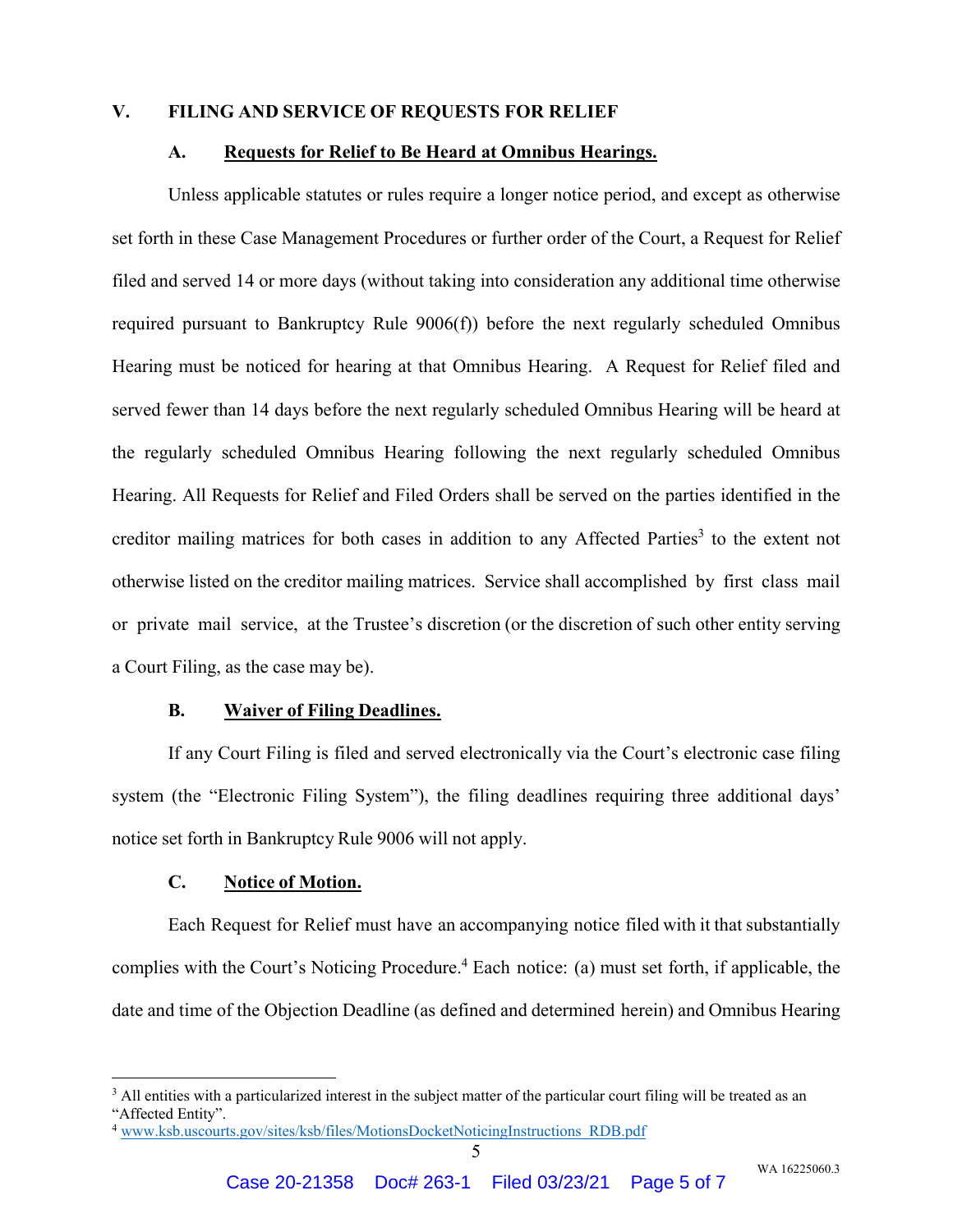Date; and (b) may include a statement that the relief requested therein may be granted without a hearing if no objection is timely filed and served in accordance with these Case Management Procedures.

## **D. Satisfaction of Section 342 of the Bankruptcy Code.**

Unless otherwise ordered by the Court, any Court Filing notice or other notice sent by Trustee will be deemed to comply with the requirements set forth in  $\S 342(c)(1)$  of the Bankruptcy Code so long as the notice includes (as a footnote or otherwise) the name, address, and last four digits of the taxpayer identification number of each Debtor.

### **E. Right to Request Special Notice Procedures.**

Nothing in these Case Management Procedures prejudices the right (a) of any entity, including Trustee, to move the Court to limit or expand notice of contested matters and adversary proceedings upon a showing of good cause, including without limitation the right to file a motion seeking emergency ex parte relief or relief upon shortened notice, or (b) of any entity to request an enlargement or reduction of any time period under Bankruptcy Rule 9006(b) or (c).

## **VI. FILING AND SERVICE OF OBJECTIONS**

Any Objection to a Request for Relief must be filed with the Court and served upon the entity filing the Request for Relief by the following deadlines (each, as applicable, the "Objection Deadline":

- 1. In the case of a Request for Relief filed 14 or more days before the date and time of the Omnibus Hearing (or other hearing, as ordered by the Court), if any, at which the matter will be heard (the "Applicable Hearing") 11:59 p.m. (prevailing Central Time) on the seventh calendar day before the Applicable Hearing;
- 2. In the case of a Request for Relief set for hearing on an expedited basis and filed fewer than 14 days before the Applicable Hearing, 12:00 p.m. (prevailing Central